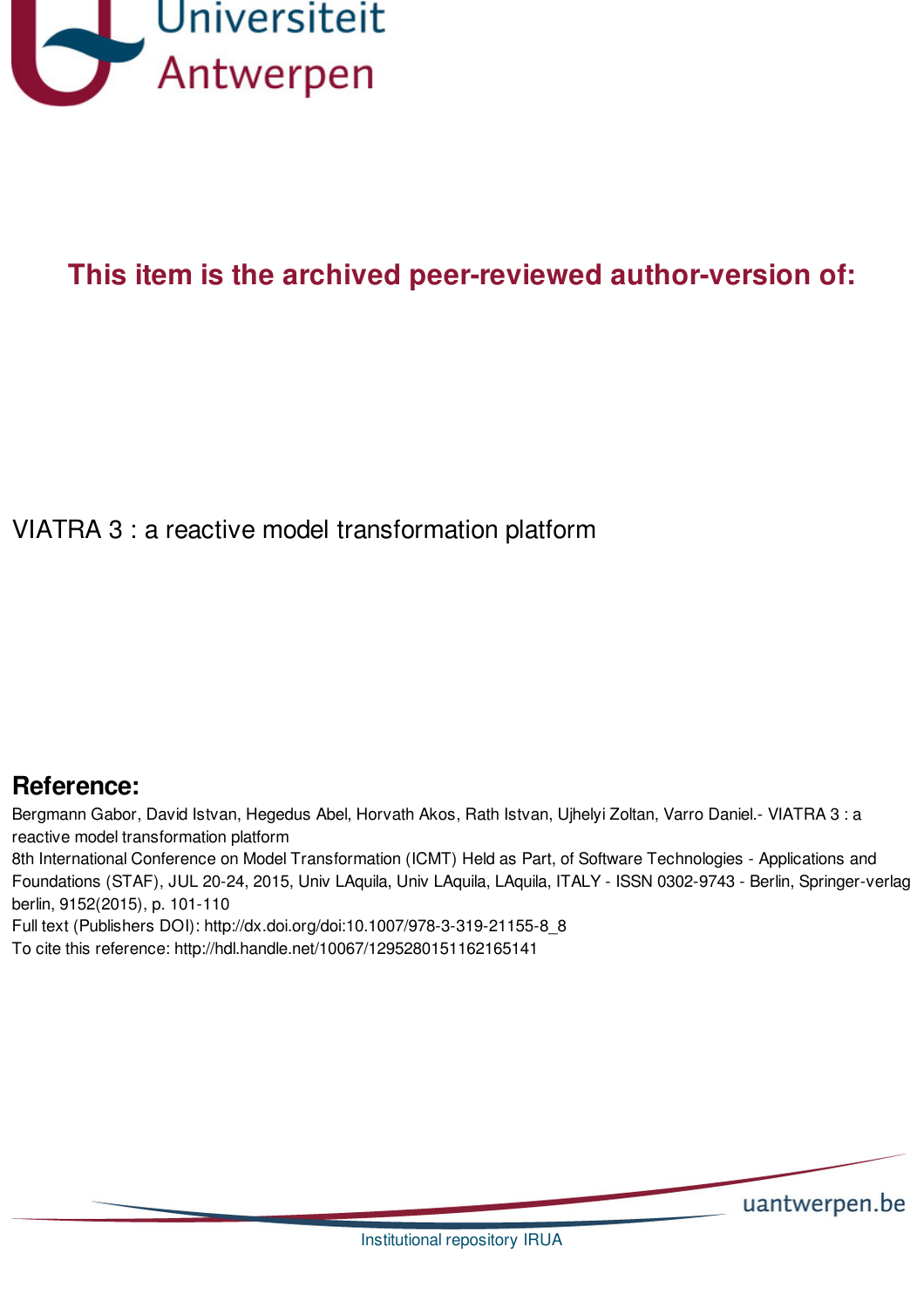## VIATRA 3: A Reactive Model Transformation Platform?

Gábor Bergmann<sup>1</sup>, István Dávid<sup>3</sup>, Ábel Hegedüs<sup>2</sup>, Ákos Horváth<sup>1,2</sup>, István Ráth<sup>1,2</sup>, Zoltán Ujhelyi<sup>2</sup> and Dániel Varró<sup>1</sup>

<sup>1</sup> Budapest University of Technology and Economics, Department of Measurement and Information Systems, 1117 Budapest, Magyar tudósok krt. 2. {bergmann,varro}@mit.bme.hu 2 IncQuery Labs Ltd. {hegedus, horvath, rath, ujhelyi}@incquerylabs.com <sup>3</sup> University of Antwerp (Modelling, Simulation and Design Lab) Middelheimlaan 1, 2020 Antwerp, Belgium istvan.david@uantwerpen.be

Abstract. Model-driven tools frequently rely on advanced technologies to support model queries, view maintenance, design rule validation, model transformations or design space exploration. Some of these features are initiated explicitly by domain engineers (batch execution) while others are executed automatically when certain trigger events are detected (live execution). Unfortunately, their integration into a complex industrial modeling environment is difficult due to hidden interference and unspecified interaction between different features. In this paper, we present a reactive, event-driven model transformation platform over EMF models, which captures tool features as model queries and transformations, and provides a systematic, well-founded integration between a variety of such tool features. VIATRA 3 offers a family of internal DSLs (i.e. dedicated libraries) to specify advanced tool features built on top of existing languages like EMF-IncQuery and Xtend. Its main innovation is a source incremental execution scheme built on the reactive programming paradigm ssupported by an event-driven virtual machine.

Keywords: event-driven transformation, virtual machine, reactive programming, source incremental transformations

## 1 Introduction

With the increasing adoption of model-driven engineering in critical systems development, the increasing complexity of development processes and modeling artefacts poses new challenges for tool developers, especially in collaboration and scalability. Nowadays, such challenges are typically addressed with dedicated problem-specific solutions such as on-the-fly constraint evaluation engines  $[1,2]$  $[1,2]$ 

<sup>?</sup> This work was partially supported by the MONDO (EU ICT-611125) project.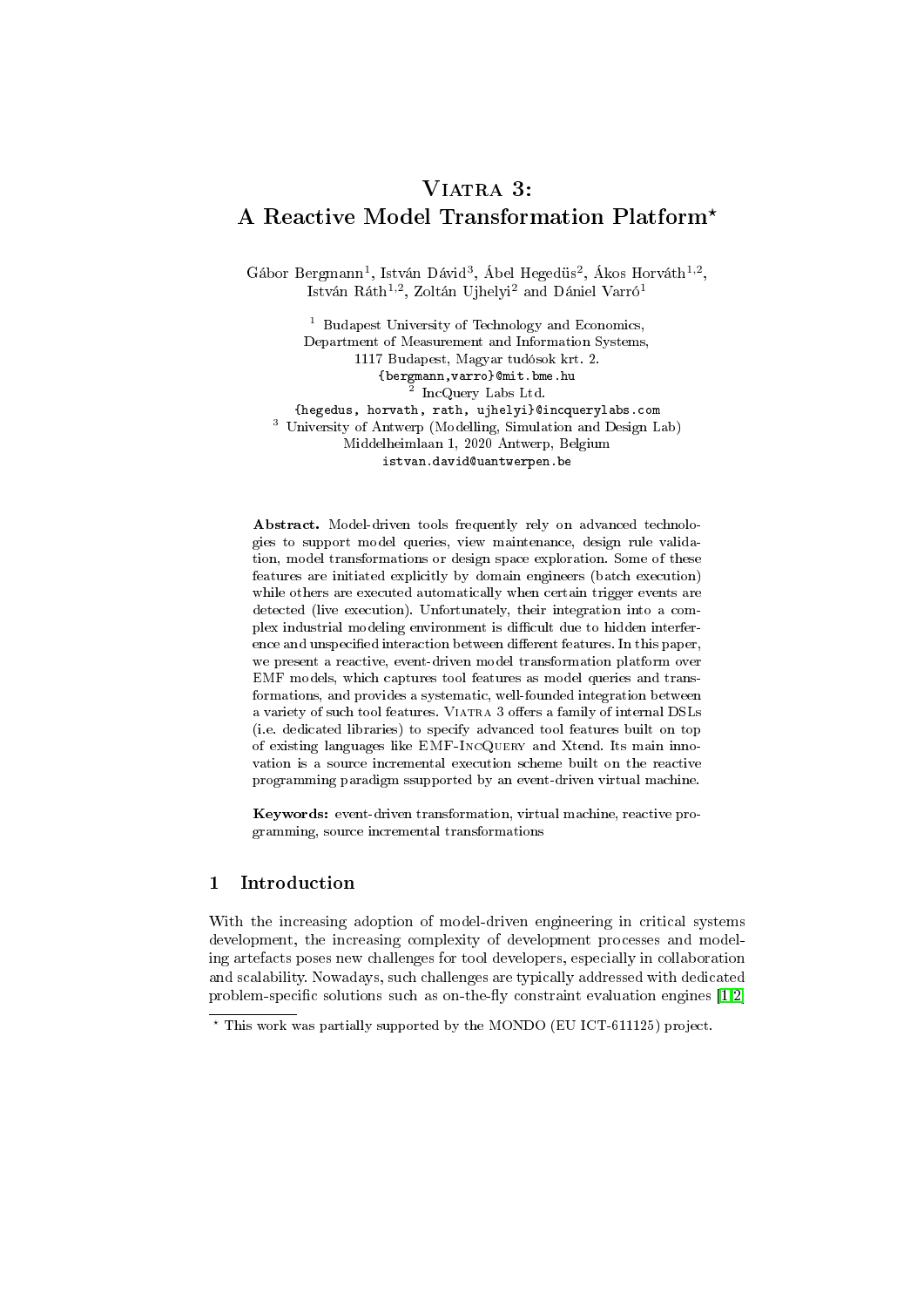(to improve the scalability of model validation), incremental model transformation tools [\[3\]](#page-10-2) for scalable model synchronization, or design space exploration tools [\[4\]](#page-10-3) (to synthesize optimal models wrt some objectives). Some of these scenarios are initiated explicitly by domain engineers (batch execution) while others are executed automatically upon certain trigger events (live execution).

Unfortunately, integrating different technologies into a complex industrial modeling environment is often difficult and costly. This is due to hidden interference and unspecified interaction between different tool features. For instance, a notification originating from a model change may easily trigger conflicting actions in different plugins. As a consequence, complex tool platforms such as the Eclipse Modeling Framework  $(EMF)$  [\[5\]](#page-10-4) are known to suffer from severe performance and quality issues caused e.g. by the concurrent asynchronous execution of various model indexing and validation mechanisms.

In this paper, we present a *source incremental event-driven model transfor-*mation platform based on the reactive programming paradigm [\[6\]](#page-10-5) to drive the systematic, well-founded integration of tool features in various scenarios over EMF models. The Viatra 3 Event-driven Virtual Machine (EVM) provides basic executional building blocks and primitives with clearly defined event-based semantics. EVM also enables to combine various advanced tool features so that complex interactions can be constructed easily and executed consistently.

VIATRA 3 offers a family of internal DSLs (i.e. dedicated libraries and APIs) built on top of existing languages to specify advanced tool features as model queries and transformations. The EMF-IncQuery language is seamlessly integrated to capture any conditions and constraints for a transformation. Furthermore, Java and Xtend-based internal DSLs (APIs) are used to specify transformations rules as well as complex interactions between different tool features.

While VIATRA 3 is designed to support a wide spectrum of tooling scenarios. our case study focuses on a typical scenario including incremental deployment to present challenges that arise in the interaction between batch and live model transformations. The aim of the example is to illustrate to what an extent the integration complexity is reduced by capturing and handling all tool features and their interactions based on a uniform event-driven virtual machine.

The rest of the paper is structured as follows: first, we overview modeling scenarios that motivate the development of the generalized virtual machine architecture and introduce the case study in [Sec. 2.](#page-2-0) Then we present our virtual machine for reactive event-driven transformations [\(Sec. 3\)](#page-4-0). Related work is discussed in [Sec. 4](#page-8-0) and [Sec. 5](#page-9-0) concludes the paper.

## <span id="page-2-0"></span>2 Motivating Example

In our motivating example<sup>[4](#page-2-1)</sup>, we investigate batch and incremental model-tomodel transformations. The source domain describes a generic infrastructure for cyber-physical systems (CPS) where applications (services) are dynamically

<span id="page-2-1"></span><sup>&</sup>lt;sup>4</sup> The complete source code, documentation and performance evaluation results are available from <https://github.com/IncQueryLabs/incquery-examples-cps>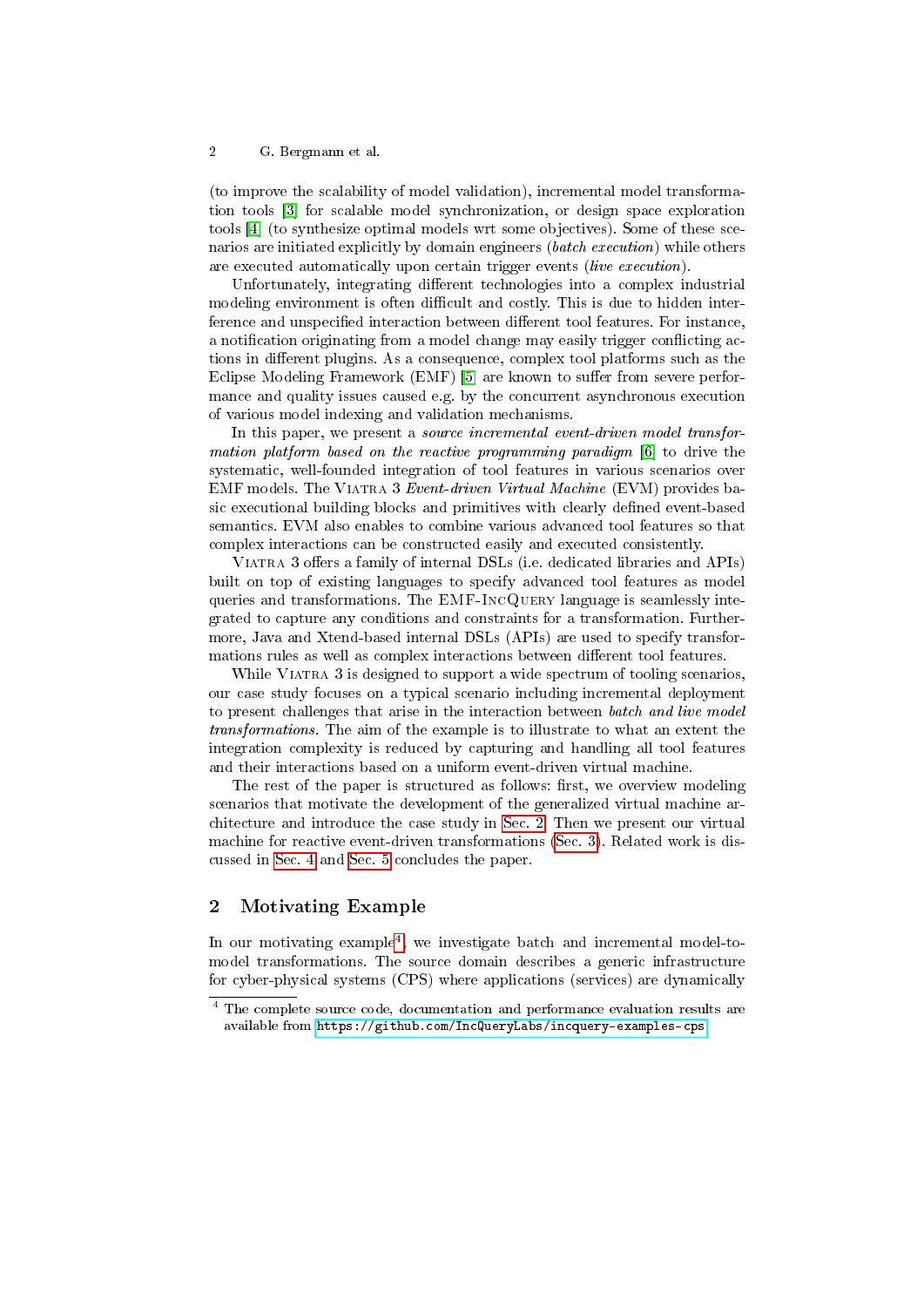<span id="page-3-0"></span>

<span id="page-3-1"></span>(a) Hosts and Applications of the CPS. (b) Deployed Hosts and Applications.

<span id="page-3-2"></span>Fig. 1: Source and target models

allocated to connected hosts. The target domain represents the system deployment configuration with stateful applications deployed on hosts. Initially, we aim to derive a deployment model from the CPS model, and then incremental model transformations are used to propagate changes in the CPS model to the deployment model and the traceability model.

Metamodel Due to space considerations, we present a limited fragment of the metamodel in Figure [1,](#page-3-0) the description of the domain is adopted from [\[4\]](#page-10-3). The simplified CPS source model (Figure [1a\)](#page-3-1) contains *HostInstances* and *Application*-Instances, typed by HostTypes and ApplicationTypes, respectively. Application-Instances are allocated to a *HostInstance*. In the Deployment model (Figure [1b\)](#page-3-2), DeploymentHosts and DeploymentApplications are derived from their instance counterparts in the CPS model, respectively; and the hosts are associated with the hosted applications. Finally, the mappings between the two domains are persisted in a traceability model.

Scenarios In the original case study, we had to provide integrated tooling to cover the following use cases:

- 1. **Batch transformations** are used to map *HostInstances* of a given *HostType* to a DeploymentHost (the mapping is stored in an explicit trace model);
- 2. Live transformations are used to automatically map ApplicationInstances to *DeploymentApplications* in an event-driven way (i.e. fired upon changes to the source model to keep the target and trace models consistent).
- 3. On-the-fly validation is continuously performed (i.e. before and after model synchronization) to ensure the correctness of the mapping.

Due to (data and control) dependencies, model synchronization phases should only be initialized once the batch transformations have completely terminated and when the (source) model is free of errors as indicated by validation results. In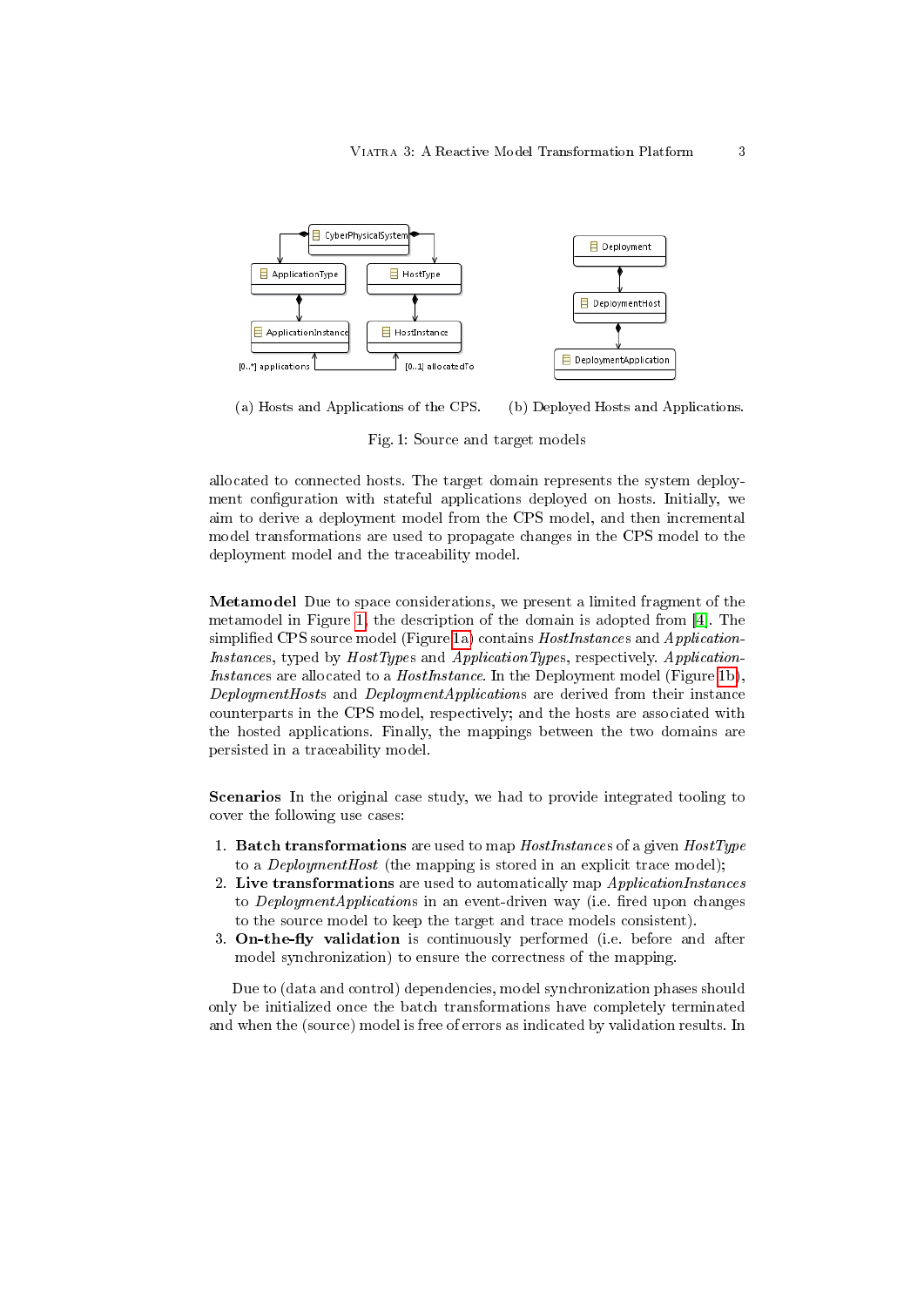<span id="page-4-1"></span>

Fig. 2: Architecture of the EVM for model transformations

a traditional MDE toolchain, separate tool features would be used to describe the various phases, requiring an external orchestrator to facilitate the coordination. Complex features in real MDE tools (like model indexing or file operations) add further complexity to the integration of tool features. The current paper presents how an event-driven virtual machine can reduce such complexity.

## <span id="page-4-0"></span>3 An Event-driven Virtual Machine (EVM)

Event-driven model transformations are executed continuously as reactions to changes of the underlying model. To facilitate this sort of execution, we adopted reactive programming principles. The core concept of reactive programming is the event-driven behavior: components are connected to event sources and their behavior is determined by the event instances observed on event streams. Compared to sequential programming, the benefits of reactive programming are remarkable especially in cases when continuous interaction with the environment has to be maintained by the application based on external events without a priori knowledge on their sequence [\[6\]](#page-10-5).

Figure [2](#page-4-1) presents the architecture of the Event-driven Virtual Machine (EVM), the novel execution engine of the VIATRA 3 platform<sup>[5](#page-4-2)</sup>. Although this paper demonstrates its use in model transformation scenarios, EVM is an engine for executing reactive programs in general.

The specification of an EVM program consists of two parts. First, the Rule specifications are defined as Queries over a given  $Model(s)$  and serve as a precondition to the transformation. Second, the Actions to be executed are specified, which in this case are *Model manipulations* over the input models. Furthermore, Execution schemas are defined in order to orchestrate the reactive behavior.

<span id="page-4-2"></span><sup>5</sup> [http://wiki.eclipse.org/EMFIncQuery/DeveloperDocumentation/](http://wiki.eclipse.org/EMFIncQuery/DeveloperDocumentation/EventDrivenVM) [EventDrivenVM](http://wiki.eclipse.org/EMFIncQuery/DeveloperDocumentation/EventDrivenVM) contains the complete technical documentation.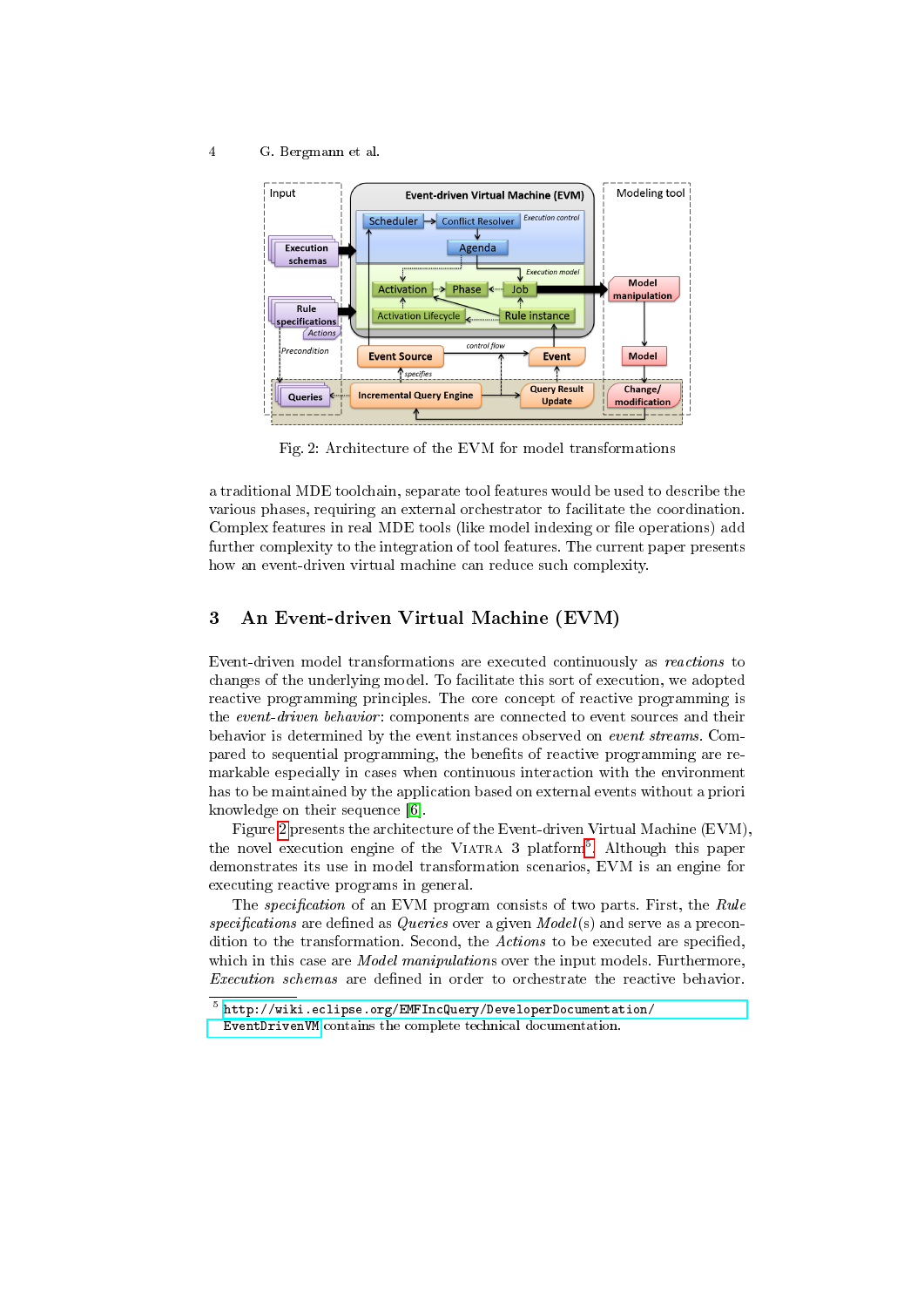Now we briefly describe the behavior of other core components of Figure [2](#page-4-1) in the sequel.

#### 3.1 Events

In batch transformation scenarios<sup>[6](#page-5-0)</sup>, the sequence of executing actions associated with a batch transformation is usually determined solely by the activations initiated from the transformation program. However, the core features of EVM enable reactions to events. We distinguish between two kinds of events.

- $\sim$  Controlled events are initiated explicitly by the transformation program, and involve the *firing* of a selected rule with concrete values substituted for its parameters. Thus a controlled event is characterized by a rule activation.
- $-Observed$  events are caused by external behavior, and the time of their occurrence may not be determined by the transformation program. Such observed events include elementary model notifications and updated results of model queries. However, more complex ways of detecting changes in the model (see change patterns [\[7\]](#page-10-6)) or aggregating temporal behavior of changes in the past (see complex event processing [\[8\]](#page-10-7)) are also possible over the EVM platform.

#### 3.2 Activation Lifecycles

Listing [1](#page-6-0) presents an event-driven transformation to keep already mapped ApplicationInstances of the CPS model in sync with their DeploymentApplication counterpart in the Deployment model.

The actions of event-driven transformations (in Lines [10](#page-6-1)[-12,](#page-6-2) [14](#page-6-3)[-24](#page-6-4) and [26](#page-6-5)[-28\)](#page-6-6) are associated with a specific events reflecting the current state of the activation. As opposed to simple batch transformations, these events suggest that in addition to executing an action on the appearance of an activation, updates and the disappearance of the same activation might be also relevant from transformation point of view and can also serve as triggers for executing actions.

Events reflecting the current state of the activation constitute a transition system called the *Activation Lifecycle* (Line [8\)](#page-6-7), serving as the centerpiece of the reactive paradigms supported by EVM. An Activation Lifecycle consists of of different (1) Phases (see Figure [2\)](#page-4-1) an Activation can be associated with during its existence; and (2) event-triggered transitions between the Phases. Optionally, (3) a transition may be associated with a  $J_{0}b$ , which represents the executable Actions of an input rule specification. Figure [3](#page-7-0) presents two typical Activation Lifecycles.

Figure [3a](#page-7-1) illustrates the lifecycle of an event-driven transformation rule. Apart from the initial phase, we distinguish between enabled and disabled phases depending on the presence or absence of a Fire transition. Event-driven transformations define executable actions for enabled states of the lifecycle. If an

<span id="page-5-0"></span> $^6$  [https://github.com/IncQueryLabs/incquery-examples-cps/wiki/](https://github.com/IncQueryLabs/incquery-examples-cps/wiki/Alternative-transformation-methods#Batch) [Alternative-transformation-methods#Batch](https://github.com/IncQueryLabs/incquery-examples-cps/wiki/Alternative-transformation-methods#Batch)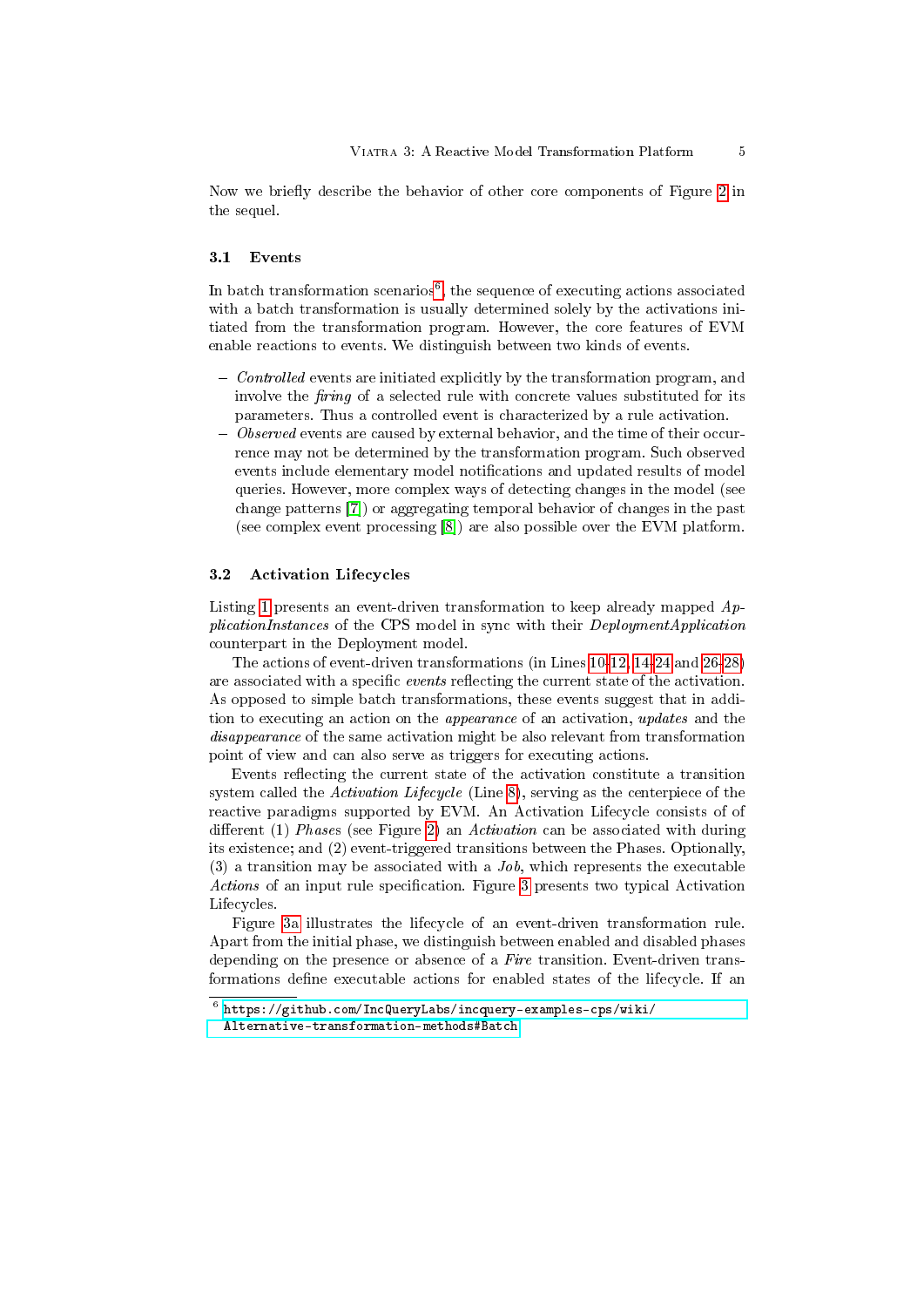<span id="page-6-0"></span>Listing 1 Event-driven transformation rule for maintaining *ApplicationIn*stances

```
1 // finds every every transformed and allocated deployment App<br>2 pattern mapped Application Instance (
    2 pattern mappedApplicationInstance (
      appInstance, deploymentApp, hostInstance, deploymentHost) {...}
 4 ------------------------------------------------------------------------------
5 CPSToDeployment mapping // reference to the mapping model
 6 val applicationUpdateRule = createRule (). name (" application update ")
       7 . precondition ( mappedApplicationInstance ) //a graph pattern as precondition
 8 . lifeCycle (ActivationLifecycles . default)<br>9 //action to be executed when a pattern n
9 // action to be executed when a pattern match appears<br>10 . action (ActivationStates APPEARED) [
10 . action (ActivationStates . APPEARED) [<br>11 debug ("Starting monitoring mapped
          11 debug (" Starting monitoring mapped application with ID: " + appInstance . id )
12 ]
13 // action to be executed when a pattern match gets updated<br>14 .action(ActivationStates.UPDATED)[
15 debug ("Updating application with ID: " + appInstance.id)<br>16 //case 1: ID changed
16 // case 1: ID changed<br>17 if (appInstance.id!
          17 if ( appInstance . id != deploymentApp . id ) {
             deploymentApp . set (id, appInstance . id)
\begin{bmatrix} 18 \\ 19 \\ 20 \end{bmatrix}20 // case 2: host changed<br>21 if (! deployment Host.ap
21 if (!deploymentHost.applications.contains (deploymentApp)) {<br>22 deploymentHost.set (deploymentHost_Applications, deploymen
             deploymentHost.set ( deploymentHost_Applications, deploymentApp)
23 }
24 ]
25 // action to be executed when a pattern match disappears
26 . action (Activation States . DISAPPEARED) [<br>27 . debug ("Stopped monitoring mapped appl
27 debug ("Stopped monitoring mapped application with ID: " + appInstance .id)<br>28 ] build
       28 ]. build
```
<span id="page-6-6"></span><span id="page-6-5"></span><span id="page-6-4"></span>activation enters that specific phase, it may fire and upon the transition, the associated job (defined by the action in the transformation rule) gets executed.

For example, the first time a match of the *MappedApplicationInstance* model query is found, an activation of the rule will occur in the *APPEARED* state. If the EVM fires that activation, the *appear Job* will be executed.

To unify the behavior of model transformations over the EVM platform, both event-driven and batch transformations are executed as reactive programs (using the the activation lifecycle of Figure [3b](#page-7-2) for the batch case). The enabled phases of an activation lifecycle represent outstanding reactions to observed events, but the firing of the actual reactive jobs is tied to *controlled* events.

#### 3.3 Scheduler

External observed events influence activation phases according to the lifecycle, and the active phase selects the job to be executed (if any). However, it is the chosen *Scheduler* component that determines when EVM can fire these controlled events (i.e. execute the jobs).

Practical examples for the scheduling event include (1) the signal of the query engine indicating that the updating of query results after an elementary model manipulation has concluded; (2) the successful commit of a model editing transaction; or (3) some combination of the former events with a timer. The choice of scheduling event has to take into account the following factors: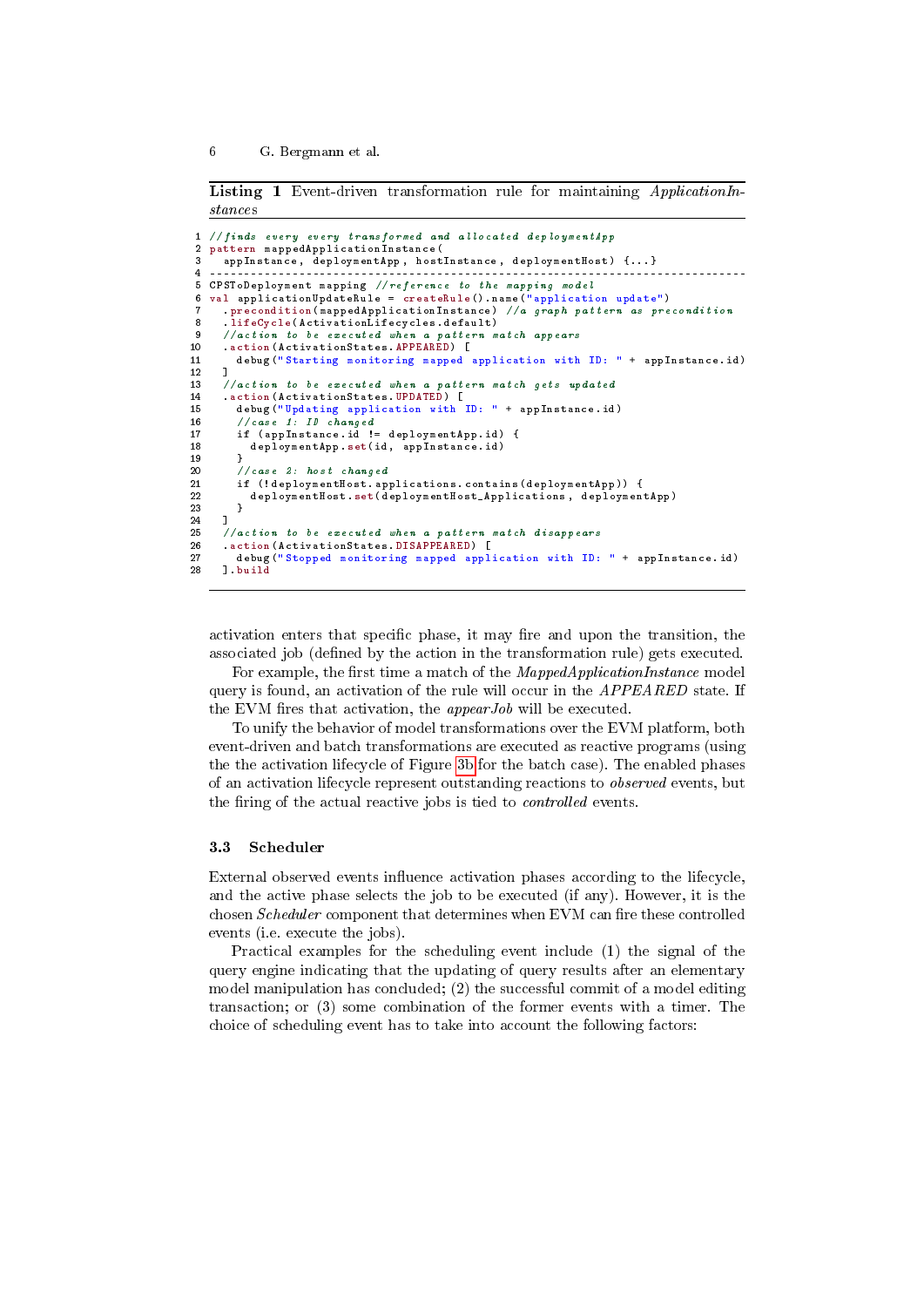<span id="page-7-0"></span>

<span id="page-7-2"></span><span id="page-7-1"></span>Fig. 3: Typical rule lifecycles

- $-$  The rules may require a certain level of consistency in the model, e.g. some rules are inefficient to execute while a large-scale transaction is incomplete;
- $-$  Otherwise, the rules should be executed as soon as possible thus their effects are observed by the user or by further transformation steps.

Event driven transformation rules may also explicitly invoke other rules, which is a direct rule dependency. However, indirect rule dependency may also exist when model manipulation in a job causes observed changes which, in turn, enable activations and trigger the scheduler.

#### 3.4 Agenda

The Agenda stores the current phases (states) of all activations of each rule. Its role is dual: it helps maintain the phase of activations in reaction to events, and it supplies the set of rule activations being in an enabled phase, i.e. activations that can be fired. The core operation of EVM is intrinsically tied to the agenda: in case of an observed or controlled event, the rule activation corresponding to the specific event will change phase according to the transition in the lifecycle model defined for the rule that starts at the current phase and is labeled with the event type token. Afterwards, if there is a job associated with the transition, it is invoked with the activation providing the input parameters.

As the set of all possible activations is practically infinite (as each rule parameter may point to any memory address), the implementation considers only those activations that are currently not in their initial phase. This makes the agenda finitely representable, since a finite number of events may have moved only a finite number of activations out of their initial phases.

#### 3.5 Conflict resolution

At any point in time, the rules (or a selected subset of rules in a common case of batch transformations) might have multiple activations in an enabled state, which is called a *conflict*. If the transformation is to invoke a rule firing, a single enabled activation has to be selected from the conflicting ones (mainly due to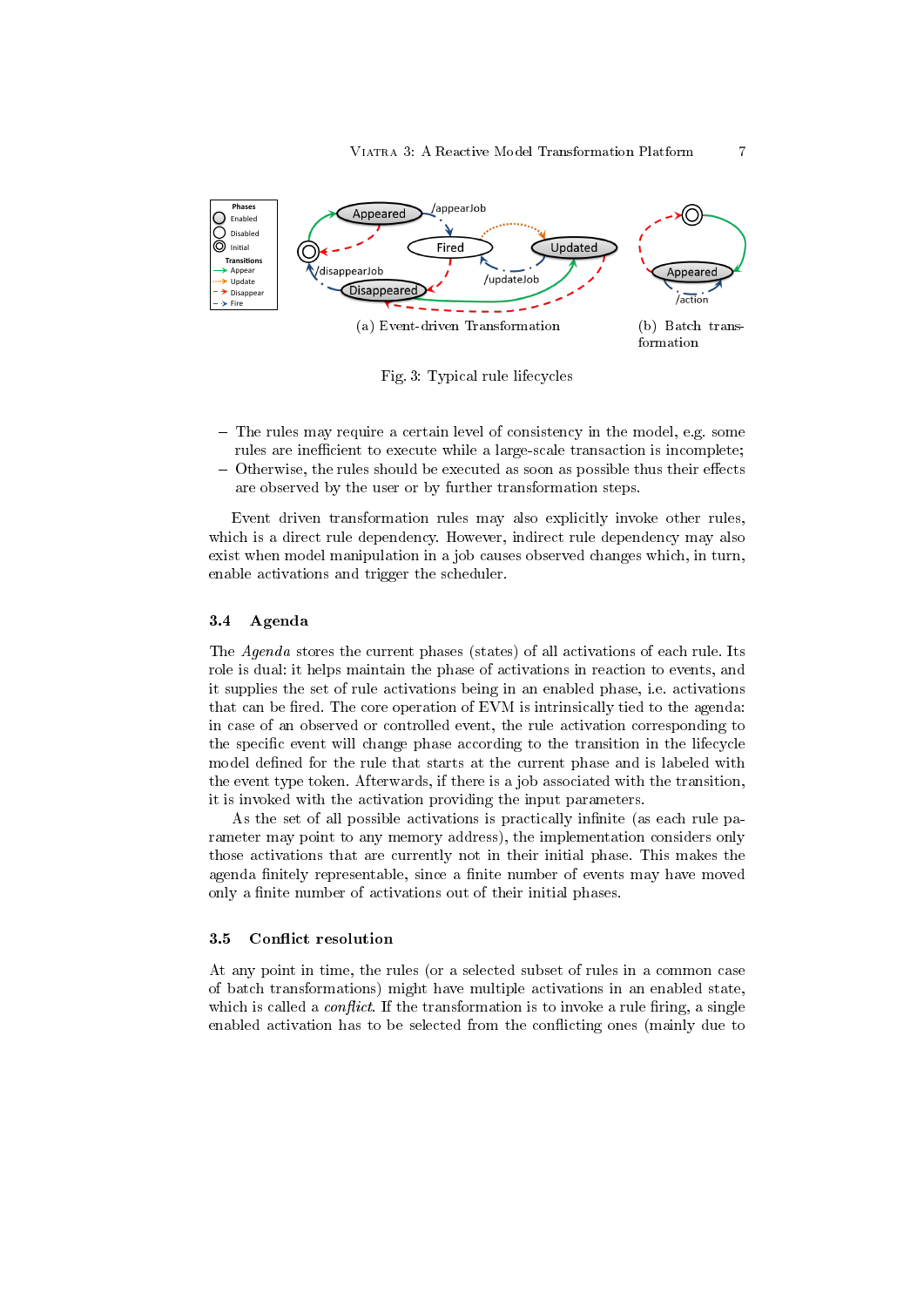<span id="page-8-1"></span>

| <b>Algorithm 1</b> The execution algorithm of the case study |                                                                                                               |
|--------------------------------------------------------------|---------------------------------------------------------------------------------------------------------------|
| PROCEDURE Agenda.processEvent(Event $e$ )                    | $\triangleright$ processes a single event                                                                     |
| 1. for all RuleInstance ri if triggered by event e do        |                                                                                                               |
| 2:                                                           | $act := r_i$ activation For Event(e) $\Rightarrow$ creates activation if unstored (i.e. in the initial phase) |
| 3.<br>agenda.updatePhase(act, e)                             | $\triangleright$ updates activation based on event e                                                          |
| $4:$ end for                                                 |                                                                                                               |
| PROCEDURE Scheduler.main()                                   | $\triangleright$ drives the reaction to events                                                                |
| 5: Agenda.executeActivations()                               | $\triangleright$ execute enabled activation based on the CR                                                   |
| PROCEDURE Agenda.executeActivations()                        | $\triangleright$ executes all activations                                                                     |
| 6: while $(ConflictResolver.hasNextAction())$ do             |                                                                                                               |
| 7.<br>$act := \text{ConflictResolver.nextAction}()$          | $\triangleright$ gets next activation                                                                         |
| 8.<br>Executor.fire $(act)$                                  | $\triangleright$ fires the activation                                                                         |
| $9:$ end while                                               |                                                                                                               |

the single threaded manipulation of EMF models). This selection can be done manually by the transformation code, but EVM also provides an automated mechanism that delegates this decision to a user-specified Conflict Resolver (see Figure [2\)](#page-4-1). Built-in conflict resolvers include FIFO, LIFO, fair random choice, rule priority (with a secondary conflict resolver within priority levels), interactive choice (e.g. on the user interface), but it is possible to implement arbitrary conflict resolution strategies.

#### <span id="page-8-2"></span>3.6 Execution

The execution of event-driven transformations is handled by the EVM. We present the process by walking through the execution Algorithm [1](#page-8-1) using an example scenario. The scenario presents an update of ApplicationInstance a1 where its associated HostInstance is replaced.

- **Step 1** The HostInstance reference of ApplicationInstance a1 is removed. The matched precondition of the rule generates an updates event.
- Step 2 In the EVM, the Agenda processes the event. The activation of the transformation rule is updated (Line [3\)](#page-8-2).
- Step 3 When the notifications are processed, the Scheduler initiates the rule execution by notifying the Agenda (Line [5\)](#page-8-2). The Agenda attempts to acquire the next transformation activation from the ConflictResolver (Line [7\)](#page-8-2) and fire it (Line [8\)](#page-8-2).

## <span id="page-8-0"></span>4 Related work

Virtual machines for model queries and transformations. The ATL virtual machine was the first to provide execution primitives on which different transformation languages (like, ATL and QVT) can be executed. Recently introduced new features include lazy evaluation [\[9\]](#page-10-8), incremental [\[10\]](#page-10-9) combined into the ReactiveATL transformation engine. As a main conceptual difference, this approach is target incremental, i.e. a transformation is executed only when its result is needed — unlike our source incremental virtual machine.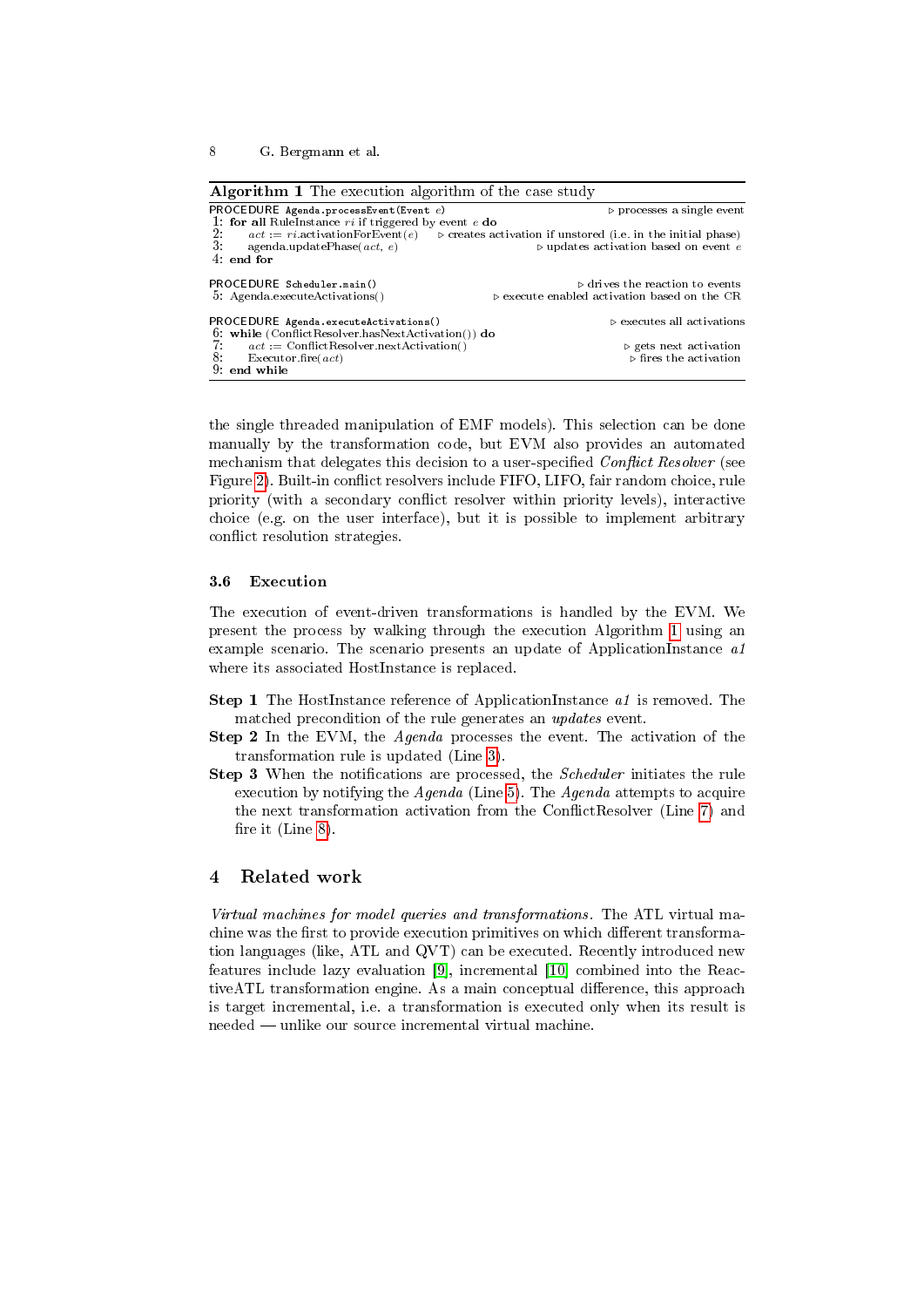EMFTVM [\[11\]](#page-10-10) is an execution engine for EMF models that provides both a very low-level language and execution primitives to have a more simple compiler architecture. Similarly, T-Core [\[12\]](#page-10-11) is based on the same concept for providing an execution engine for graph transformation rules. Their main advantage is that they provide better performance for the low-level primitives and optimization capabilities in case of translation from high-level languages. Model transforma-tion chains [\[13\]](#page-10-12) aim at composing different transformations proposing a loosely coupled integration between existing transformation steps.

Our virtual machine is unique in combining different best practices:  $(1)$  it provides tight integration between many heterogeneous tool features (queries, transformations, validation, exploration, etc.) built upon (2) a source-incremental reactive event-driven paradigm to provide well-founded integration.

Event-driven techniques and model transformations. Event-driven techniques have been used in many fields. In relational database management systems, even the concept of triggers can be considered as simple operations whose execution is initiated by events, which have been utilized for event-driven model transformation purposes previously [\[14\]](#page-10-13). These approaches provided the basics for event-driven model transformation techniques.

Our approach presented in the this paper can be regarded as a foundation for previous work on incremental well-formedness validation [\[1\]](#page-10-0), live and changedriven transformations [\[7\]](#page-10-6), design space exploration [\[4\]](#page-10-3) and streaming model transformations [\[8\]](#page-10-7). Despite not having been published previously, EVM has been a hidden component of EMF-IncQuery since 2013, and has already proven to be an efficient execution platform for incremental transformations [\[15\]](#page-10-14).

## <span id="page-9-0"></span>5 Conclusion

In this paper, we have proposed a novel execution infrastructure for model processing chains, based on an event-driven reactive virtual machine architecture. Its primary design principle is *flexibility*: through the customizability of rules and execution strategies, it can provide the foundations to a wide range of applications, it supports both stateless and stateful systems, and its internal DSLs (based on Xtend and Java) provide a uniform integration platform for complex model processing programs. As we have shown through the case study, Viatra 3 is capable of unifying several previously separated advanced modeling aspects into an integrated system, which can address challenging issues such conflict management.

As a main direction for future development, we plan to externalize the DSLs into a family of extensible, yet easy-to-use languages.

Acknowledgements. The authors wish to thank all the contributors of the VIAtra 3 and EMF-IncQuery projects, in particular Tamás Szabó.